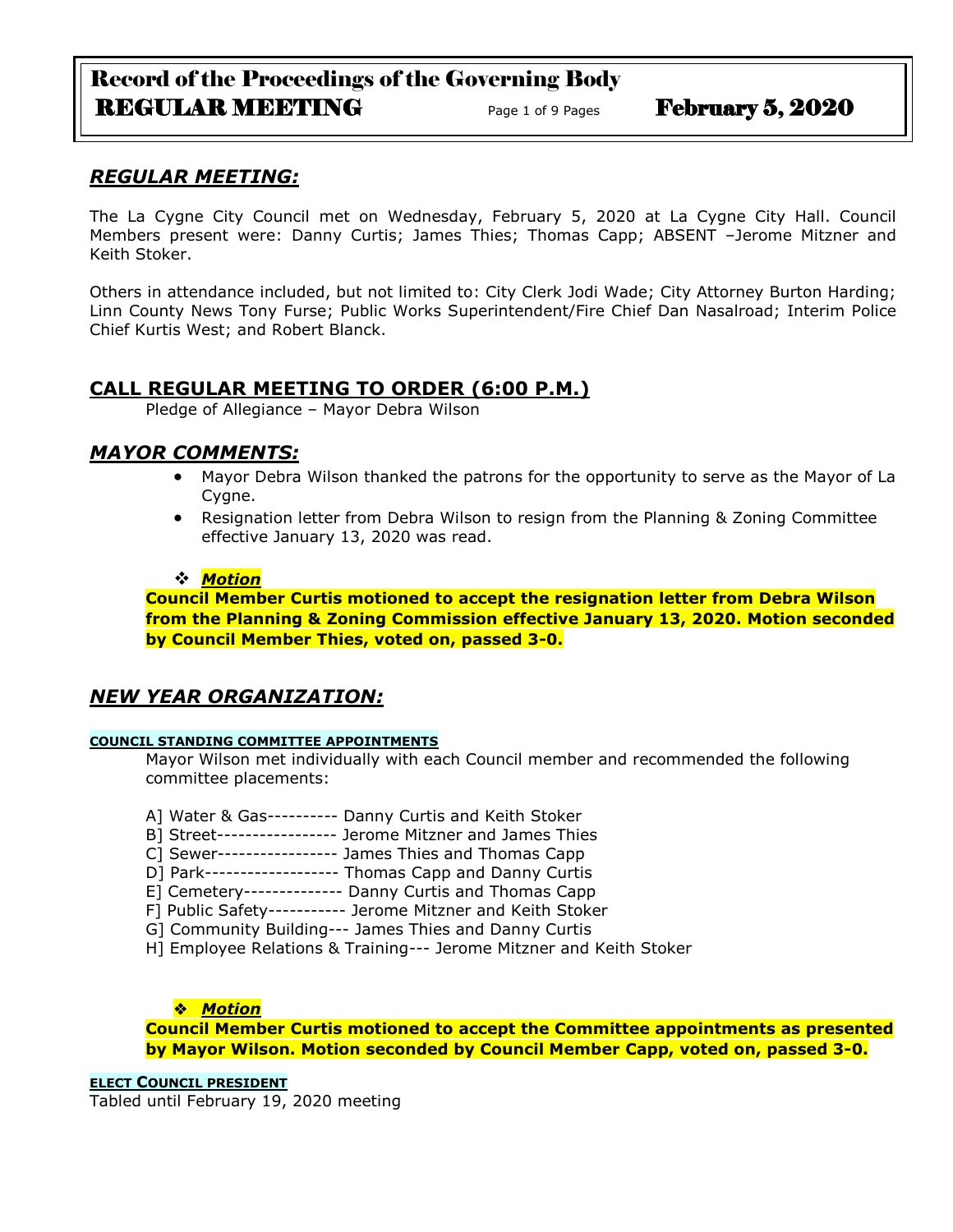# Record of the Proceedings of the Governing Body REGULAR MEETING Page 2 of 9 Pages February 5, 2020

# *NEW YEAR ORGANIZATION:*

#### **PLANNING COMMISSION MEMBER (1) LETTER OF INTEREST FROM DEVIN CANATA**

Mayor Wilson recommended Devin for the Planning & Zoning Commission vacancy. As a young citizen of our community, Devin has interest in getting involved.

### *Motion*

**Council Member Curtis motioned to accept the recommendation of Devin Canata to fill the vacancy on the Planning & Zoning Commission. Motion seconded by Council Member Thies, voted on, passed 3-0.**

### **LA HARPER HEIGHTS/SENIOR HOUSING BOARD (1) LETTER OF INTEREST FROM CONNIE GORE**

Mayor Wilson recommended Connie Gore for the vacancy on the Senior Housing Board.

### *Motion*

**Council Member Capp motioned to accept the recommendation of Connie Gore to fill the vacancy on the La Harper Heights Senior Housing Board. Motion seconded by Council Member Thies, voted on, passed 3-0.**

### **LA CYGNE COMMUNITY PARK BOARD (1) LETTER OF INTEREST FROM LINDA ELDER**

Mayor Wilson recommended Linda Elder for the vacancy on the La Cygne Community Park Board.

### *Motion*

**Council Member Thies motioned to accept the recommendation of Linda Elder to fill the vacancy on the La Cygne Community Park Board. Motion seconded by Council Member Capp, voted on, passed 3-0.**

# *CONSENT AGENDA:*

# *Motion to approve Consent Agenda:*

#### **Council Member Curtis motioned to accept the Consent Agenda as presented.**

Minutes of January 15, 2020 City Council Meeting; Minutes of January 21, 2020 Special Meeting; December 2019 Budget Report; December 2019 Treasurer's Report; 4 th Quarter, 2019 Financial Statement; 2019 Annual Financial Statement; Check Register: January 16 – February 5, 2020

**Motion seconded by Council Member Capp, voted on, passed 3-0.** 

# *DISCUSSION FROM THE FLOOR:*

NONE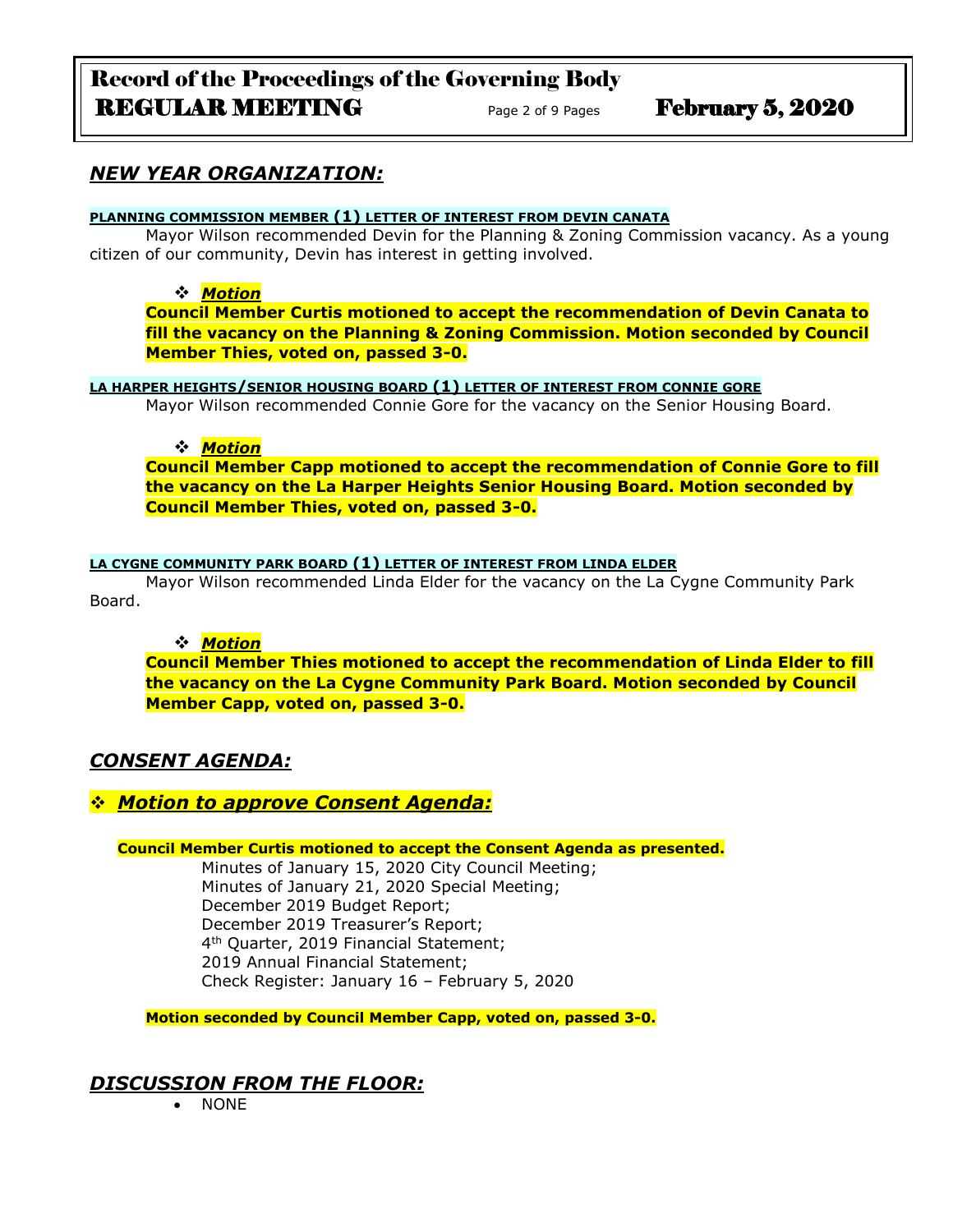## *SPECIAL PROJECTS:*

**Report from Public Works Superintendent (PWS) – Dan Nasalroad Report from City Clerk (CC) – Jodi Wade**

#### *WATER TREATMENT PLANT*

PWS Nasalroad updated the Council regarding the Punch list items. A water heater was attached to a sink which runs constantly in order to have a persistent flow for testing. There is no need for Hot water at the location but the Engineer had it in the plans. PWS Nasalroad at this time is satisfied with completion of the obligations of the contract. We have not received a final pay application from BG Consultants on behalf of Shelley Electric. The Engineer is still in conversation with the manufacturer regarding the water heater.

#### *SEWER IMPROVEMENT PROJECT*

PWS updated the Council on the conversations with Paul Owings, BG Consultant, regarding the height of the berms for the Sewer lagoons. Per USDA's checklist, our berms need to be at a requested height for the estimated 100yr and 500yr flood elevations. We do not have a recent survey of the lagoons to know exactly the current height of the berms. Through LIDAR evaluations, Paul Owings estimates we are about 10" shy of the requested height but that is just an estimation. There is consideration for having a survey performed to determine the current elevations of the berms.

## *REPORTS OF CITY OFFICERS:*

#### **CITY ATTORNEY –BURTON HARDING –**

City Attorney Harding informed the Council about the review of a permit issued to Darlene Engert located at 1002 Market street. City Attorney Harding briefly explained the concerns regarding the Food Truck/food business Mrs. Engert is requesting to perform on a residential zoned lot. He advised the Council the Planning & Zoning, along with his guidance, is reviewing the information submitted by Darlene Engert and her attorney. Upon review and research of the Planning & Zoning Commission, the Council will be presented with a recommendation from the Commission to be reviewed. Robert Blanck inquired if the issue pertained to the fact the lot was zoned Residential and not Commercial. City Attorney Harding responded yes and continued to explain the State of Kansas does have regulations regarding Food Trucks but he recommends for the City to have regulations pertaining to Food Trucks in their codes or articles since they are becoming more prevalent at festivals.

#### **POLICE OFFICER -KURTIS WEST**

- Reviewed Report at the table.
	- $\checkmark$  Animal Control 279 tags for 2019/2020 and 6 for 2020/2021
	- $\checkmark$  Vin Inspections 4
	- $\checkmark$  4 Citations (2-Speed Zone, 1 expired tag, and 1 No Insurance)
	- $\checkmark$  Two applications have been completed and submitted for Grant dollars to help with purchase of safety equipment.
	- $\checkmark$  Application for a Building Permit was submitted to install a fence. Owner of the property spoke to the neighbors about the location of the fence and a metal detector was used to attempt to find some survey pins per Mayor Wilson. Per Article in the Planning & Zoning book, the codes officer is not the one who approves permits for fencing. Council member Thies asked if the owners have had a survey done to determine the property lines, Interim-Chief West stated the owners have not had a survey done. The Council inquired about the set-backs from the property line in regards to fencing. Discussion was held to review the articles/codes pertaining to fencing.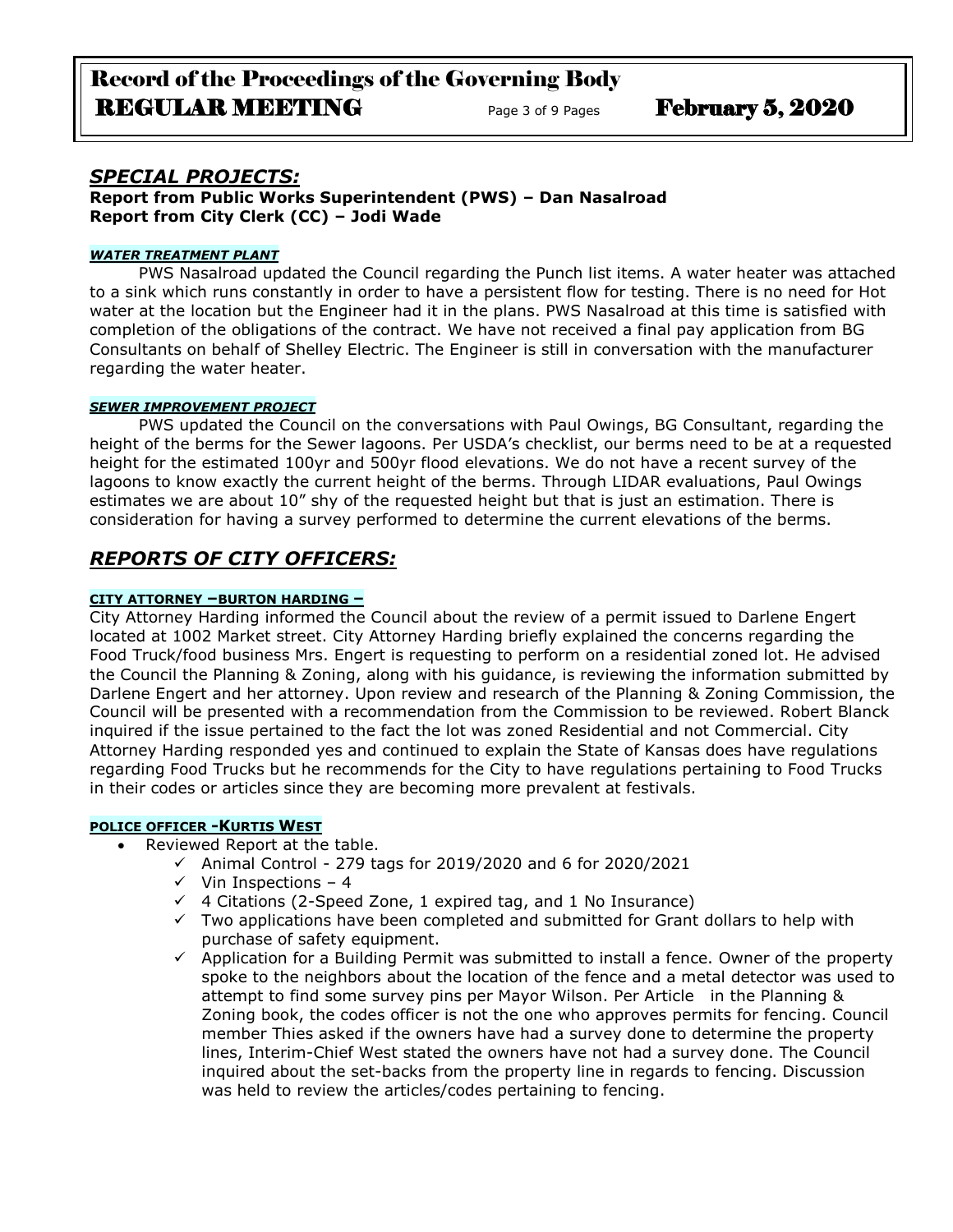### *REPORTS OF CITY OFFICERS CONT:* **POLICE OFFICER -KURTIS WEST**

- $\checkmark$  City Attorney Harding reviewed the citation issued to 310 Elm St. Council Member Curtis reviewed the events to date and expressed his frustration with the fact it has been nearly 2 years and the clean-up work is still not completed at this address. City Attorney Harding reviewed the process with the trial taking place tomorrow evening which means the owners would need to continue with cleaning the property and/or face a fine. City Attorney Harding reviewed the steps for Abatement which gives the owners 30 days to fix and if not completed the City takes care of cleaning the lot and asses cost to the tax roll of the owner. City Attorney Harding suggested waiting till executive session to go in to for legal discussion.
- $\checkmark$  Letter had been sent out regarding a propane tank. The tank has been relocated.
- $\checkmark$  Council Member Curtis asked Interim Chief West if he had his body camera on during the incident which took place on Friday evening. Interim Chief West stated yes,
- $\checkmark$  Council Member Capp asked Interim Chief West what hours he has been working. Interim Chief West indicated 7am-7pm or 7am – Midnight, On-Call Monday- Friday and has discussed with the county to handle the weekends.

### **PUBLIC WORKS DEPARTMENT – PUBLIC WORKS SUPERINTENDENT (PWS) DAN NASALROAD**

- Report at the table was reviewed, to include the following:
	- Maintenance on vehicles and equipment being done In-house.
	- Met with USDI to rework the emergency response to a gas leak. Our employees will be responding to gas leaks if the USDI responders are not close.
	- Conversations with State and County regarding a temporary repair at KS 152 hwy and Industrial Rd. Will need some type of repair until the CCLIP project is underway.
	- East lift station generator is having some issues. Clifford Power assessed the problem and found the governor actuator not working. Waiting on estimate for repair.
	- Class attended in Chanute, toured their Water Plant and learned of a new EPA requirement which will begin in 2021.
	- Cody Blanchett attended a class regarding Algae Bloom and Surface water treatment.
	- Douglas Pump installed a new pump at the Park lift station to replace the ABS pump. They also took a look at the Industrial Park lift station as one pump was not working there and they found a ground relay needing to be replaced.
	- Met with USD 362 representative and USDI representative regarding the gas service for the new houses they are building on  $6<sup>th</sup>$  street.

 Council Member Capp asked about the trucks traveling on Elm St to get down to the Industrial park. PWS Nasalroad and Interim Chief West are aware of the problem which is a result of GPS indicating incorrect routes to the Industrial Park. Discussion held regarding the repair/improvement of the Industrial park sign and the possible establishment of a truck route. US Minerals and Harsco have both been contacted regarding the situation and the damage starting to result from the trucks traveling on the side streets.

#### **FIRE DEPARTMENT – FIRE CHIEF DAN NASALROAD –**

One of the Tankers has an air leak which will be addressed and repaired.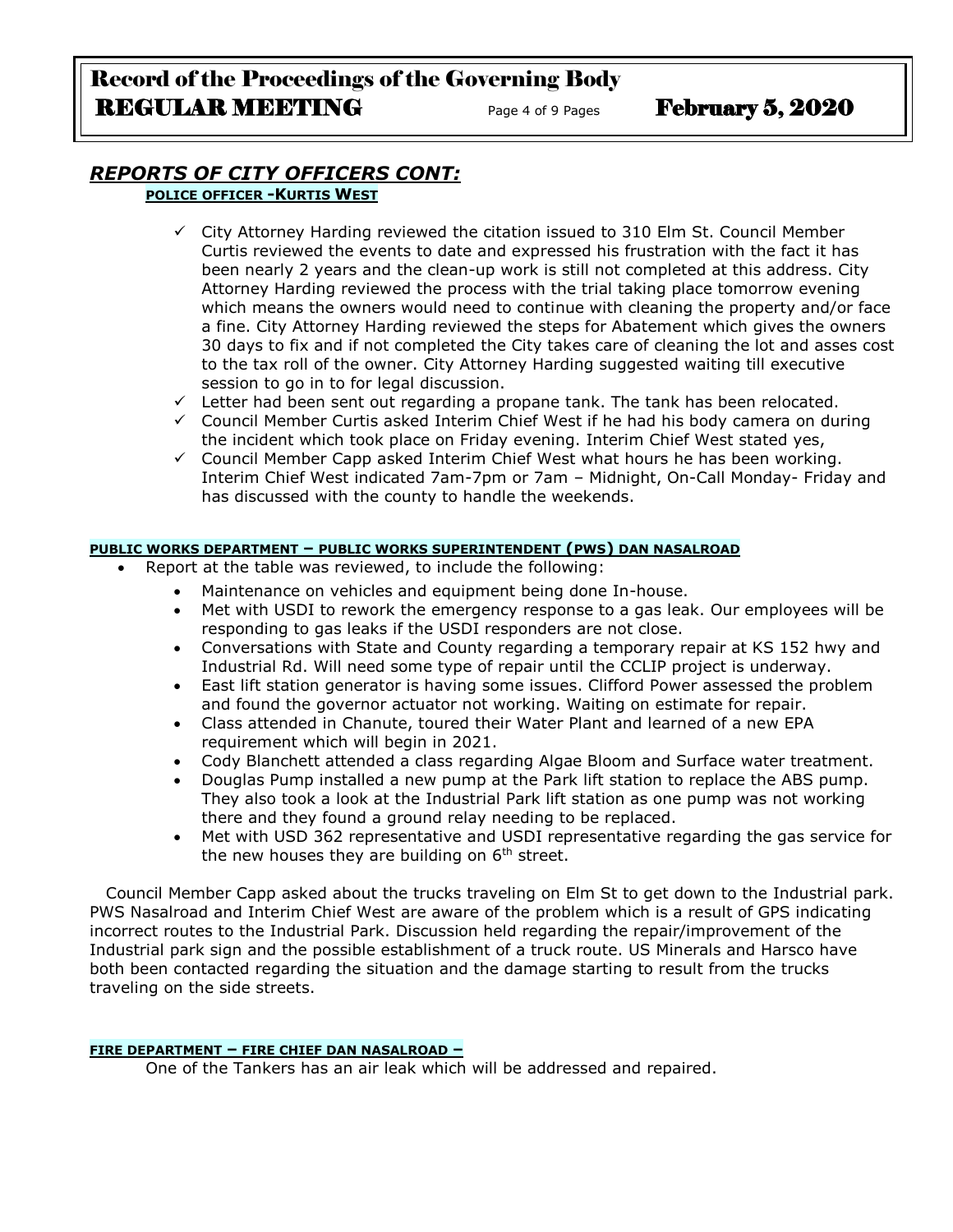# Record of the Proceedings of the Governing Body REGULAR MEETING Page 5 of 9 Pages February 5, 2020

Interim Chief West needed to leave for a prior scheduled appointment at 7pm and asked the Council if they needed him present for any Executive Session items. City Attorney Harding stated he needed Interim Chief West present for his Executive session for legal. Mayor Wilson revised the agenda to allow for an executive session.

# *EXECUTIVE SESSION*

## *Motion*

**Council Member Capp motioned for executive session for 15 minutes for consultation with an attorney for the city which would be deemed privileged in an attorney-client relationship. Motion seconded by Council Member Curtis voted on, passed 3-0. 7:02pm**

Others in attendance; City Attorney Harding, City Clerk Wade and Interim Chief West.

# *Open Session resumed at 7:17pm:*

# *REPORTS OF CITY OFFICERS CONT:*

### **CITY CLERK (CC) – JODI WADE –**

- City Codes books were given to all Council Members along with a brief review of the importance of referencing the Codes of the City of La Cygne prior to answering questions from citizens.
- City Attorney Harding inquired about a KOMA/KORA training for the Council. CC Wade has received a quote from one firm and is waiting for a quote from the League of Municipalities.
- CC Wade is getting quotes for (2) new Desktop computers and (1) Laptop. Windows 7 is no longer supported which means the security will no longer be updated. It is in the best interest of the City to upgrade the computers to Windows 10.
- Fellowship/Intern position for a clerk in the City Hall. CC Wade reviewed the conditions of the program which include the following:
	- I. Individual in their last year of college or who has graduated in the past 2 years.
	- II. Fellowship is for 1-2 years with potential to become a permanent employee
	- III. Orientation, 16-week track program, Project Assignments.
	- IV. Permanent Part-time position (more than 1,000 hours/year but less than 2,080 hours/year).
	- V. Limited benefits as outlined in section E-4, E-5 and KPERS in the Personnel policy.
	- VI. Health Insurance/Vision/Dental plans offered at a 70/30 split.
	- VII. Starting pay \$12/hour. Evaluations performed at 6 months and 1-year mark. Potential for \$.50 raise.
	- VIII. Must complete pre-employment physical and drug screen.

### *Motion*

**Council Member Capp motioned to accept the Fellowship Program as presented. Motion seconded by Council Member Curtis, voted on, passed 3-0.**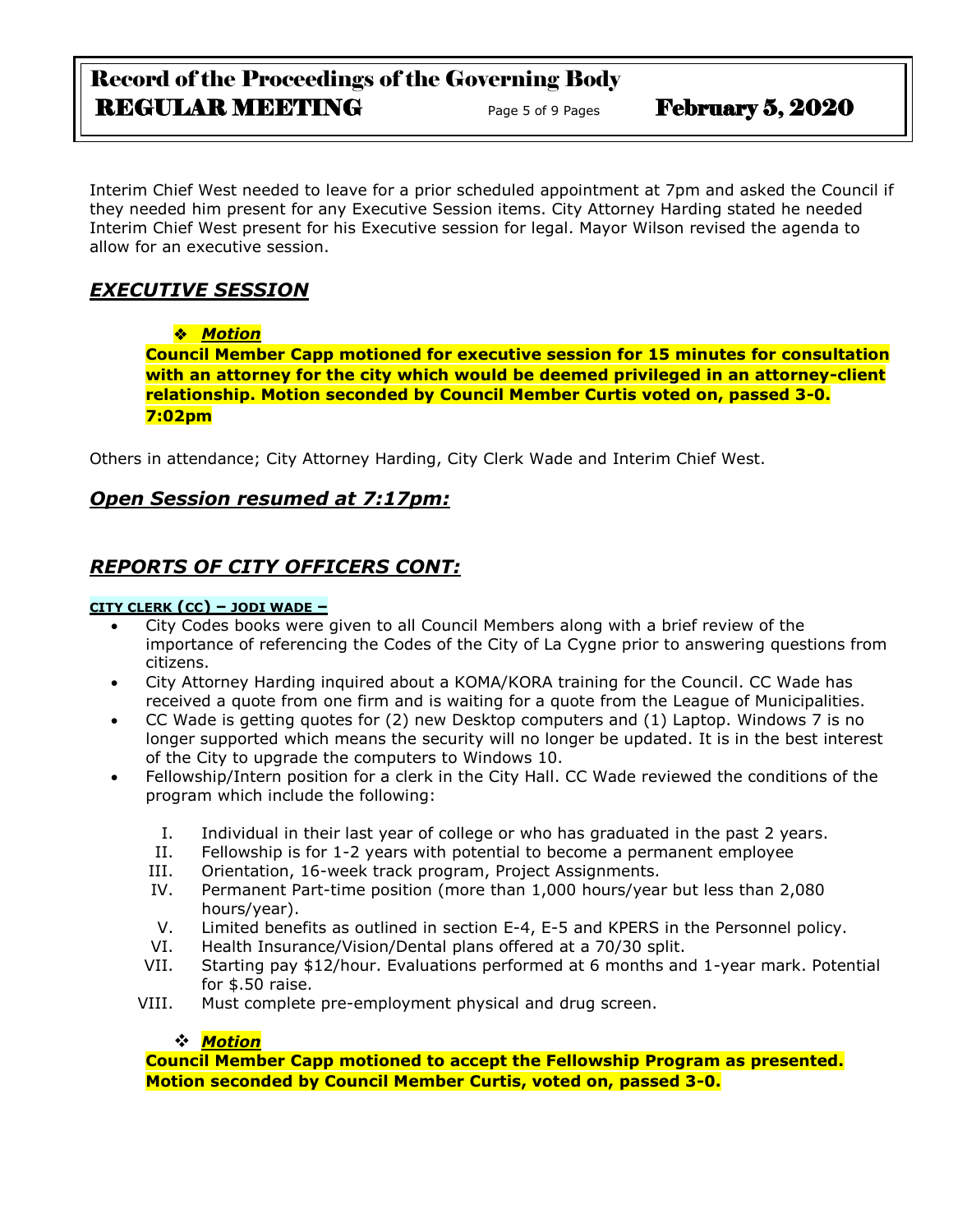# Record of the Proceedings of the Governing Body REGULAR MEETING Page 6 of 9 Pages February 5, 2020

Council Member Capp asked CC Wade about advertising. CC Wade will reach out to the extension offices at the colleges near-by. CC Wade has already been contacted by prior seasonal/summer employees regarding intern positions.

# *COUNCIL COMMITTEE REPORTS:*

*WATER & GAS –NONE STREET –NONE SEWER-NONE PARK-NONE CEMETERY –NONE PUBLIC SAFETY -NONE*

### *COMMUNITY BUILDING-*

Peoples Telecommunications has scheduled (2) Community Blood drives for 2020 (July 7 and Dec 3) and would like to ask the Council to waive the fee for the Community Building. Council Member Curtis asked to abstain due to conflict of interest. Item tabled to February 19, 2020 Council meeting.

### *EMPLOYEE RELATIONS & TRAINING - NONE*

### *SPECIAL COMMITTEE REPORTS: EMERGENCY MANAGEMENT –*

### *SWANFEST COMMITTEE -*

The Swanfest committee would like to use the Community Building for their meeting location and wanted to know if there would be a fee?

### *Motion*

**Council Member Capp motioned to approve the use of the Community Building by the Swanfest Committee for their meetings with no fees charged. Motion seconded by Council Member Curtis, voted on, passed 3-0.**

#### *PLANNING & ZONING COMMISSION*

Meeting minutes provided and reviewed.

# *UNFINISHED BUSINESS:*

### *WATER, SEWER, AND GAS UTILITY SECTIONS OF THE CITY OF LA CYGNE CODES BOOK*

City Clerk Wade asked if the Council had reviewed the Draft #3 presented to them at the prior meeting. CC Wade updated the Mayor and Council regarding the changes recommended. Mayor Wilson asked CC Wade to defer the discussion to the appropriate committees for review to then be presented to the Council.

# *NEW BUSINESS:*

### **RESOLUTION NO.\_\_\_- A RESOLUTION ENABLING FEES PERTAINING TO SOLID WASTE SERVICES, PERMITS AND APPLICATION ESTABLISHED BY THE CITY AND REFERENCED WITHIN THE CODE OF THE CITY OF LA CYGNE, KS.**

CC Wade reviewed annual increase for the Solid Waste Services. CC Wade told the Council they could review the other fees listed if necessary, but approval is necessary at the February 19 meeting in order to get the rates on the utility bills. She reminded the Council the fees are reviewed annually.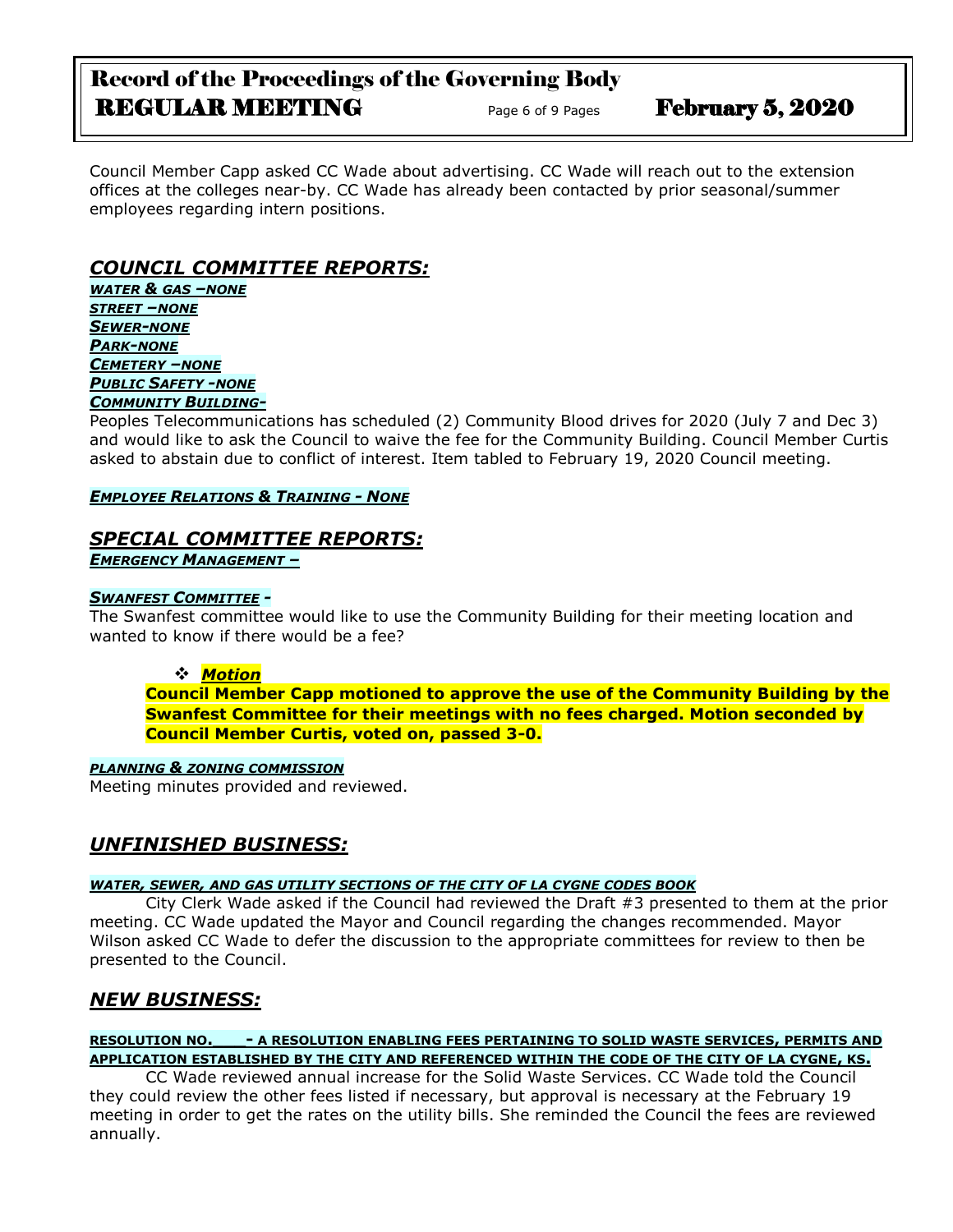# Record of the Proceedings of the Governing Body REGULAR MEETING Page 7 of 9 Pages February 5, 2020

## *NEW BUSINESS CONT:*

**RESOLUTION NO.\_\_\_- A RESOLUTION ENABLING FEES PERTAINING TO SOLID WASTE SERVICES, PERMITS AND APPLICATION ESTABLISHED BY THE CITY AND REFERENCED WITHIN THE CODE OF THE CITY OF LA CYGNE, KS.**

### *Motion*

**Council Member Curtis motioned to accept Resolution No. 411 enabling fees pertaining to Solid Waste Services, Permits and Application established by the City and referenced within the code of the City of La Cygne, Kansas. Motion seconded by Council Member Capp voted on, passed 3-0.**

**ORDINANCE NO.\_ - AN ORDINANCE REGULATING TRAFFIC WITHIN THE CORPORATE LIMITS OF THE CITY OF LA CYGNE, KANSAS BY AMENDING CHAPTER XIII, ARTICLE 1, SECTION 13-101 OF THE CODE OF THE CITY OF LA CYGNE, KANSAS TO INCOPORATE BY REFERENCE THE "STANDARD TRAFFIC ORDINANCES FOR KANSAS CITIES," 47TH EDITION 2019**

### *Motion*

**Council Member Curtis motioned to approve Ordinance No. 1464 regulating traffic within the corporate limits of the City of La Cygne, Kansas by amending chapter XIII, Article 1, Section 13-101 of the code of the City of La Cygne, Kansas to incorporate by reference the "Standard Traffic Ordinances for Kansas Cities," 47th Edition 2019. Motion seconded by Council Member Capp voted on, passed 3-0.**

**ORDINANCE NO. – AN ORDINANCE REGULATING PUBLIC OFFENSES WITHIN THE CORPORATE LIMITS OF THE CITY OF LA CYGNE, KANSAS BY AMENDING CHAPTER X, ARTICLE 1, SECTION 10-101 OF THE CODE OF THE CITY OF LA CYGNE, KANSAS, TO INCORPORATE BY REFERENCE THE "UNIFORM PUBLIC OFFENSE CODE FOR KANSAS CITIES," 35TH EDITION OF 2019.**

### *Motion*

**Council Member Curtis motioned to approve Ordinance No. 1465 regulating Public Offenses within the corporate limit of the City of La Cygne, Kansas by amending chapter X, Article 1, Section 10-101 of the code of the City of La Cygne, Kansas, to incorporate by reference the "Uniform Public Offense Code for Kansas Cities," 35th edition of 2019. Motion seconded by Council Member Capp voted on, passed 3-0.**

### **CITY WIDE CLEAN UP BY WASTE MANAGEMENT**

CC Wade just received a quote from Waste management in the amount of \$2900 for two trucks to pass through all city streets the second Saturday of May. The amount picked up over the past 4 years has decreased. There is a greater expense to have metal/tires/construction waste picked up. Council Member Thies asked what was being gained by having this single day pick up when most of the items listed on the flyer that can't be picked up are what needs to be removed from yards. Item tabled until next meeting. CC Wade was asked to get the cost for (1) truck.

### **CITY OF LA CYGNE CLOSING CERTIFICATE FOR PUBLIC BUILDING COMMISSION REFUNDING REVENUE BONDS SERIES 2020, DATED FEBRUARY 6, 2020 IN THE AMOUNT OF \$1,200,000.**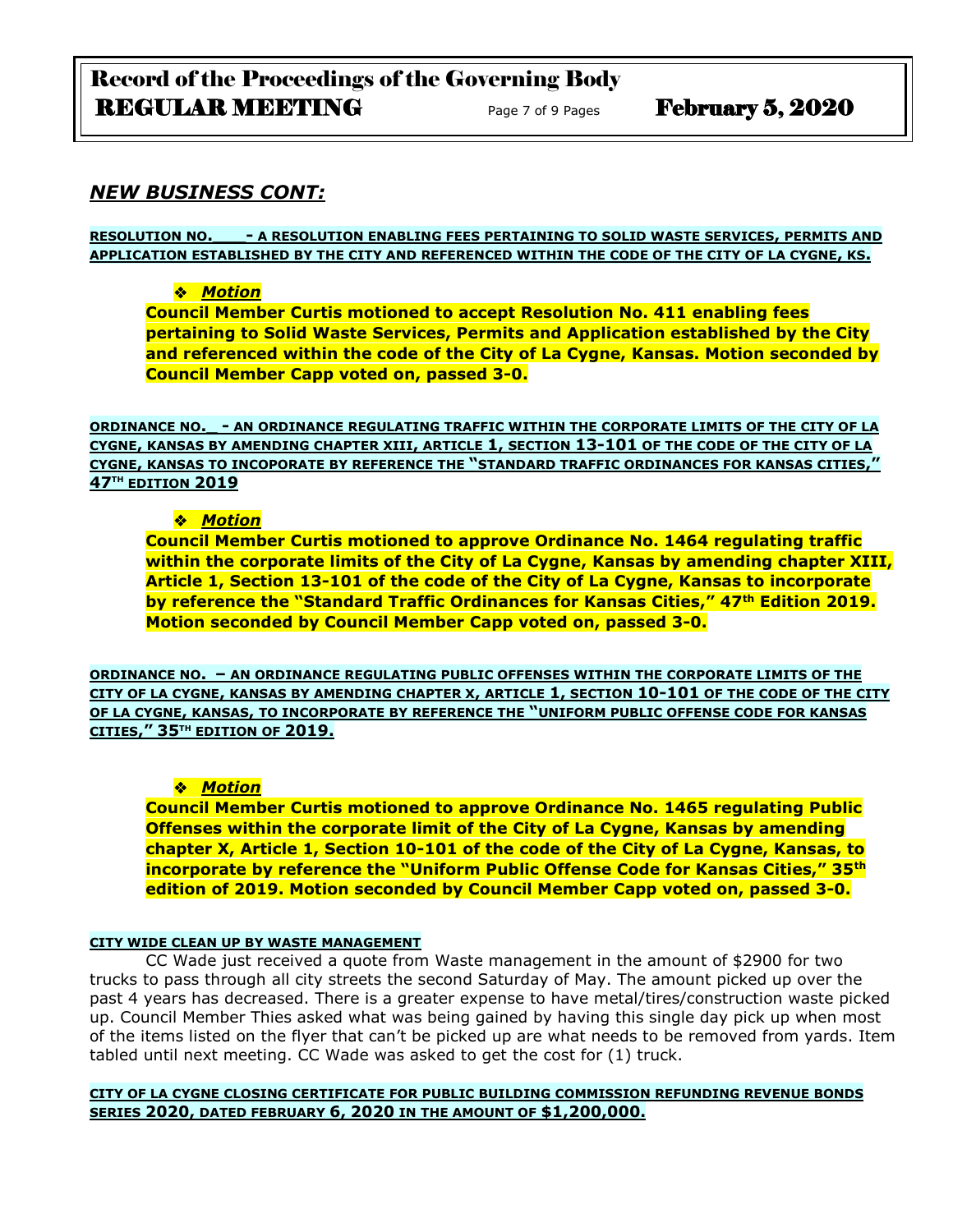# Record of the Proceedings of the Governing Body REGULAR MEETING Page 8 of 9 Pages February 5, 2020

CC Wade stated the purchase of the bonds will close tomorrow and all final paperwork has been submitted.

# *EXECUTIVE SESSION:*

*Motion* 

**Council Member Curtis motioned to go in to executive session for 10-minutes for non-elected personnel review of an individual employee performance following a 5 minute break. Motion seconded by Council Member Capp, voted on, passed 3-0. 8:08pm**

### **Open Session resumed at 8:25pm**

*Motion* 

**Council Member Capp motioned to go in to executive session for 5-minutes for nonelected personnel review of an individual employee performance. Motion seconded by Council Member Capp, voted on, passed 3-0. 8:28pm**

Others in attendance included, but not limited to: City Attorney Harding, City Clerk Wade and PWS Nasalroad.

### **Open Session resumed at 8:33pm**

*Motion* 

**Council Member Capp motioned to go in to executive session for 10-minutes for the discussion/review of data relating to financial affairs or trade secrets of partnerships. Motion seconded by Council Member Capp, voted on, passed 3-0. 8:36pm**

Others in attendance included, but not limited to: City Attorney Harding, City Clerk Wade.

### **Open Session resumed at 8:46pm**

### *Motion*

**Council Member Capp motioned to recess into executive session for 5 minutes for discussion of employer-employee negotiations. Motion seconded by Council Member Capp, voted on, passed 3-0. 8:46pm**

Others in attendance included, but not limited to: City Attorney Harding, City Clerk Wade.

### **Open Session resumed at 8:51pm.**

### **OTHER BUSINESS:**

### *Motion*

**Council Member Capp motioned to approve an increase in pay for Jeff Chaplin in the amount of \$.50/hour for completing his OQ training effective at the start of the next payroll period. Motion seconded by Council Member Thies, voted on, passed 3-0.**